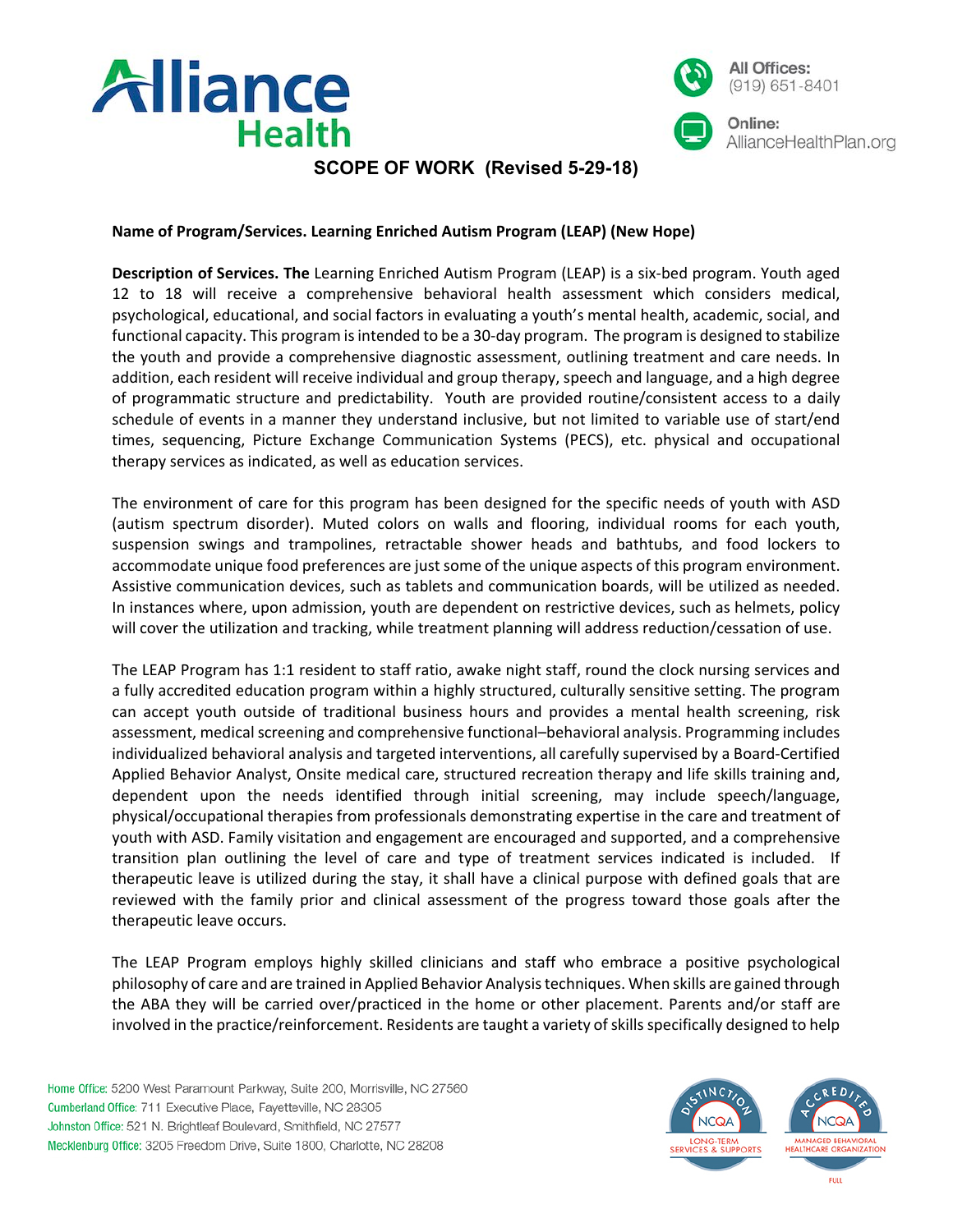the resident regulate emotions and improve stress tolerance. Staff are trained to educate and assist youth with completing Activities of Daily Living (ADL) with each youth.

### **Required Elements of the Program/Service.**

**Clinical Services:** All screenings, evaluations, assessments, and psychological testing will be completed as outlined by unit tracker (content to be approved by New Hope LEAP Director and Alliance Director of Provider Evaluation) are provided by a master's Level Licensed Clinician (supervised by a licensed psychologist). Full psychological evaluations can be completed when clinically appropriate and medically necessary if needed as the New Hope Turning Point program has two licensed psychologists. Family therapy is also available as indicated. An individualized functional assessment (utilizing tools such as Autism Diagnostic Observation Scale, Essentials for Living, and Verbal-Behavior Milestones Assessment and Placement Program) are completed on all admissions to LEAP will be forwarded to Alliance Health, Clinical Operations. Neurological and Neuropsychological evaluations shall be completed if clinically indicated. Alliance will work with New Hope to identify partners for completion of those evaluations.

**Education Services:** A Special Education Certified Teacher oversees a six-hour school day, which is facilitated year-round. Students have a variety of options to pursue, including individualized online learning or participation in a traditional classroom setting. Remedial education services and speech therapy services are also available as indicated.

**Medical Care:** New Hope operates an onsite Medical Clinic 7 days a week. Vision, hearing, and nutritional screenings are included in the initial assessment.

**Recreation Therapy:** recreational therapy services daily.

**Transitional Services/Case Management:** New Hope will provide Case Management services to assist the referral source in identifying and securing appropriate services and placement upon discharge. New Hope's Education Department will identify and communicate with the receiving public school or alternative educational setting to ensure testing and/or credits earned are properly transferred to the receiving school upon discharge. Discharge planning shall begin at the time of admission. Child and Family Treatment team meetings will hold weekly for the first 30 days and a minimum of every other week, or weekly at MCO request if stay is beyond 30 days.

**Target Population and Eligibility Criteria.** As outlined in the most current provider program description; Adolescents with Autism Spectrum Disorder diagnoses (per DSM-5) ages 12 to 18 in immediate need of placement for crisis, short-term stabilization and/or longer-term behavioral intervention in order to transition to a more permanent community-based living environment.

#### **Entrance and Discharge Criteria.**

The LEAP Program shall follow the criteria for coverage as listed in Clinical Coverage Policy 8D-1 section 3.0. It is expected that stabilization will be completed within 30 days of admission at this level of care. Member referrals to the LEAP program shall be coordinated with Alliance Health prior to acceptance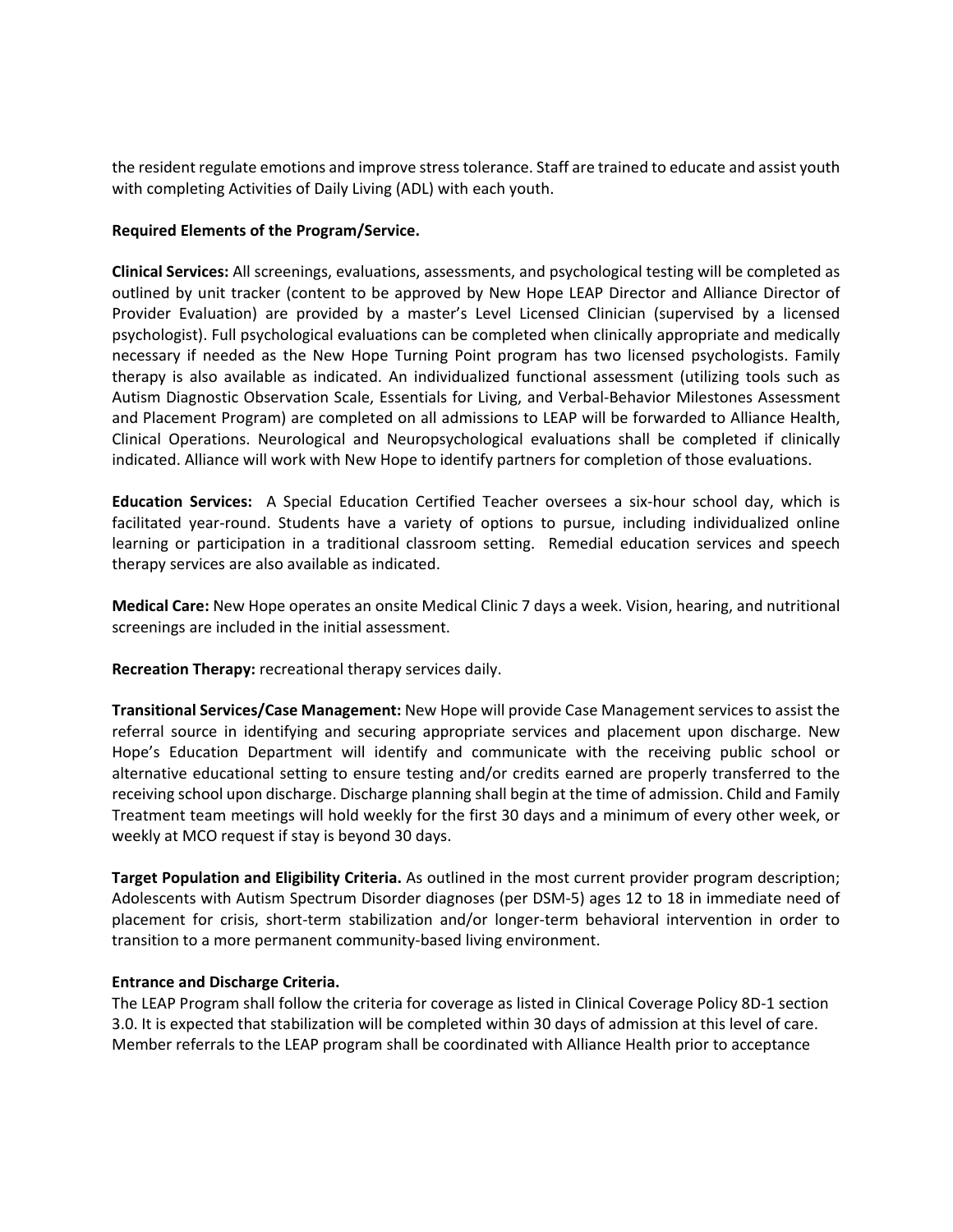and admission. Entrance is based on residents with autism spectrum disorder is crisis and need for stabilization in a short-term structured environment

Discharge plan to include reduction of the need for 1:1 staffing. The treatment team in collaboration with Alliance Health clinical teams shall determine resident's progress and readiness for discharge to a lower level of care.

## **Targeted Outcomes.**

- **1.** 75% of admissions will be discharged within 30 days.
- **2.** A minimum of 80% of participants will return to their previous functioning level (previous living arrangements) upon completion of the program.
- 3. 80% of youth are linked and discharged to the appropriate treatment services as identified in the Discharge Plan.

# **Reporting Requirements.**

For each youth admitted:

1. The Comprehensive Diagnostic Assessment outlining treatment and care needs and the Discharge Plan will be provided to Alliance Health Care Coordination upon completion.

On a quarterly basis the program shall submit the following data for youth served through Alliance Health:

- 1. Name
- 2. Date of birth
- 3. Medicaid ID
- 4. Referral source
- 5. Referral date
- 6. Admission date
- 7. Time from referral to admission
- 8. Type of residence at referral (home, group home, etc.)
- 9. Services at time of referral
- 10. Discharge date
- 11. Total days in treatment
- 12. Discharge residence (home, group home, etc.)
- 13. Discharge services
- 14. Principal diagnosis
- 15. Co-occurring/MH diagnosis

Beginning immediately, data from the above Reporting Requirements is expected to be submitted to Alliance Provider Network Development and Evaluation via electronic report to: